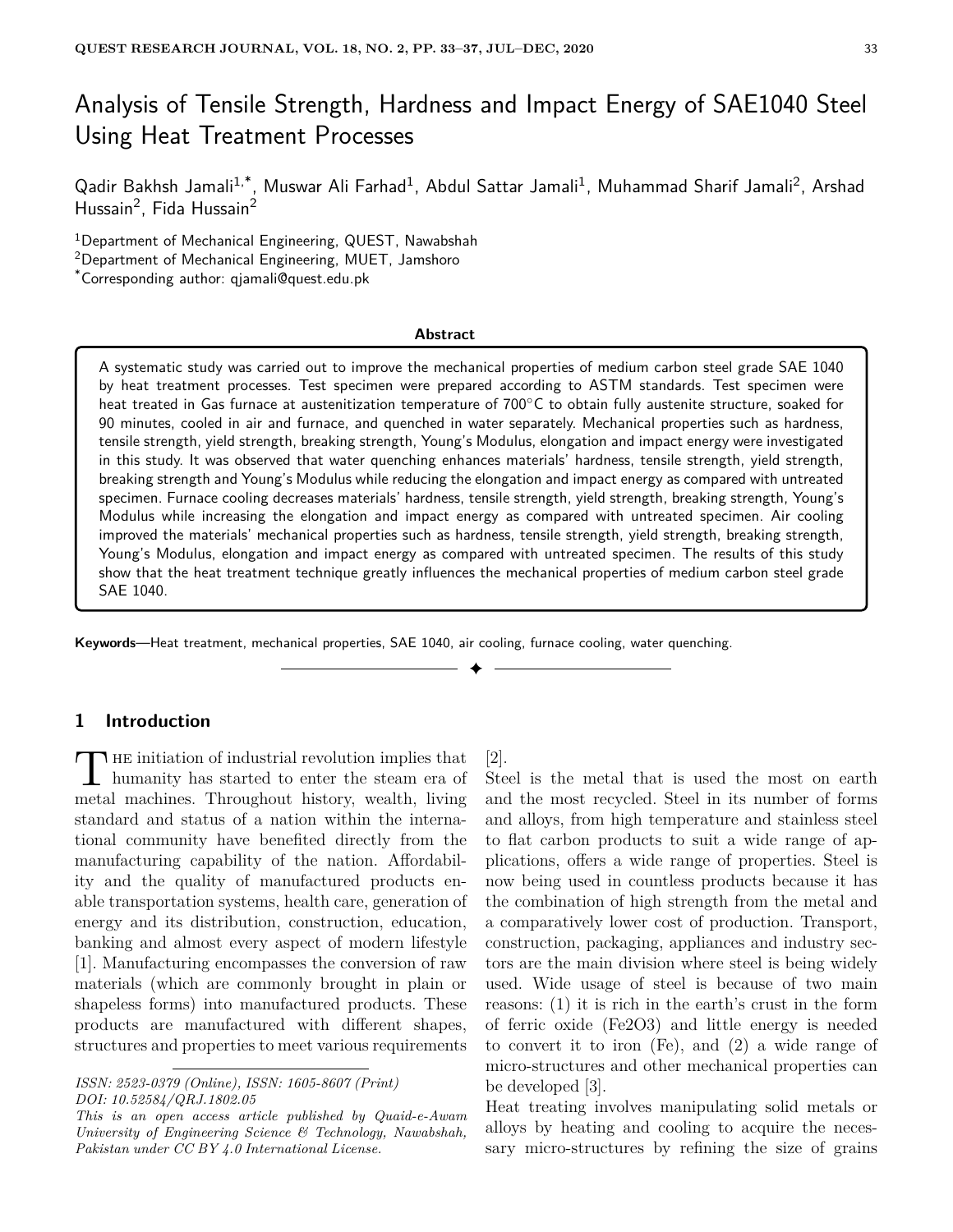and a combination of mechanical properties. Structural metal material's mechanical properties are the functions of its micro-structure with some chemical composition. The primary objective of heat treatment technique is to improve or control the mechanical properties by influencing the micro-structure to fulfill the requirements that are restricted to a specific object, either for use or to be subjected to a forming or machining technology [4]. Although, there are thousands of steel specifications, medium carbon steel contributes to more than three quarters of the overall steel output because it is a cheap, ductile and hard material with essential properties such as casting, working and machining which can also offer a wide range of properties through simple heat treatments. Medium carbon steel is a material of great versatility and utility. It can be machined and worked into complex shapes with minimal cost and good mechanical properties. In machining, various materials are accessible for manufacturing of machine parts in which medium carbon steel, because of its own mechanical properties (high strength and toughness etc.), plays a vital role in the manufacturing of crankshafts, couplings, gears, shafts, axles, bolts, studs, screwdrivers, pliers and many other engineering applications [3].

# **2 Literature Review**

Specimen steel containing 0.2%, 0.4% and 0.6% carbon were heated at 977◦C for 4 hour, specimen were then cooled in furnace and air and quenched in water separately. Cooling rate difference appears to have a dramatic effect on steel's micro-hardness depending on the carbon fraction in steels. By increasing the fraction of carbon in steel and cooling rate, the micro-hardness increases as a result of martensite phase formation and solid solution hardening. Therefore, heat treatment is being utilized to attain desired properties of steels, e.g., toughness, ductility or residual stress removal [3]. Specimen of steel grade AISI 1040 were heated at temperature of 723◦C and 750◦C, and then cooled in still air and furnace and quenched in water. It was investigated whether hardness totally depends on temperature and method of cooling. The specimens quenched in water showed highest hardness value when compared with the air-and-furnace cooled specimens. Furnace cooling from austenitization temperature of 750◦C, indicated minimum hardness values [4]. Since steel contains 0.33% carbon, specimen were austenitized between 900◦C– 980◦C and held for 45 minutes in a muffle oven, then immediately quenched in water and palm oil separately. Tensile strength and hardness was found to improve when compared with casted specimen. However, palm oil quenched specimens exhibited better mechanical properties combination compared other media-quenched specimen. This behavior is due to the fact that more undeviating and evenly distributed carbon particles in palm oil-quenched specimens result in the formation of an additional pearlite structure [5].

In this work, specimens from low, medium and high carbon steel grades were heated at 900◦C for 20 minutes, then cooled in furnace and quenched in oil and water separately to improve the toughness of the material. Despite the heat treatment process, absorbed energy depends to some degree on the content of carbon in steel. Steel with a lower carbon content has the highest absorbed energy. The absorbed energy of low/medium carbon steel improves with the heat treatment process, but in case of high carbon steel, does not significantly improve the energy absorption with heat treatment. In fact, water-based caustic ants quench parts even faster than oil and water quenched, medium-carbon steel and low-carbon steel specimens show greater toughness than water quenching [10]. The study investigated the influence of tempering temperature on heat treated medium carbon steel (Grade C 35 Mn 75). Firstly, the specimen austenitized at a temperature of 900◦C soaked for 1hour, then water quenched, and then followed by tempering at the temperature of 250 $\rm{^{\circ}C}$ , 350 $\rm{^{\circ}C}$ , 450 $\rm{^{\circ}C}$ , 550 $\rm{^{\circ}C}$  for each tempering time interval. The tempered specimen was found higher in tensile strength and hardness than the casted specimen. Tempered specimen gave an increase in the percentage of elongation and toughness, while decreasing the tensile strength and hardness as compared to the hardened specimen.

When tempering temperature increases, toughness or impact energy of the steel also gradually increases. The result shows a higher value of yield strength at a tempering temperature of 350◦C. The percentage of elongation has lower value at 450◦C as compared to the other tempering temperature [6]. Researchers investigated the medium carbon steel, analyzed the specimen at temperature of 977◦C for 4 hour, then cooled in furnace, air, water [3]. Specimen were heated at 723◦C and 750◦C, and then cooled in still air, furnace, water [4]. Specimen were heated between 900◦C – 980◦C held at for 45 minutes in a muffle oven then immediately quenched in water and palm oil separately [5]. In this study, specimen of medium carbon steel grade SAE 1040 were heated at the temperature of 700◦C, soaked for 90 minutes, cooled in furnace and air, and quenched in water. Improvement of the mechanical properties of steels by using heat treatment technique is used. In this technique, the heat treatment temperature and medium of cooling plays vital role in the improvement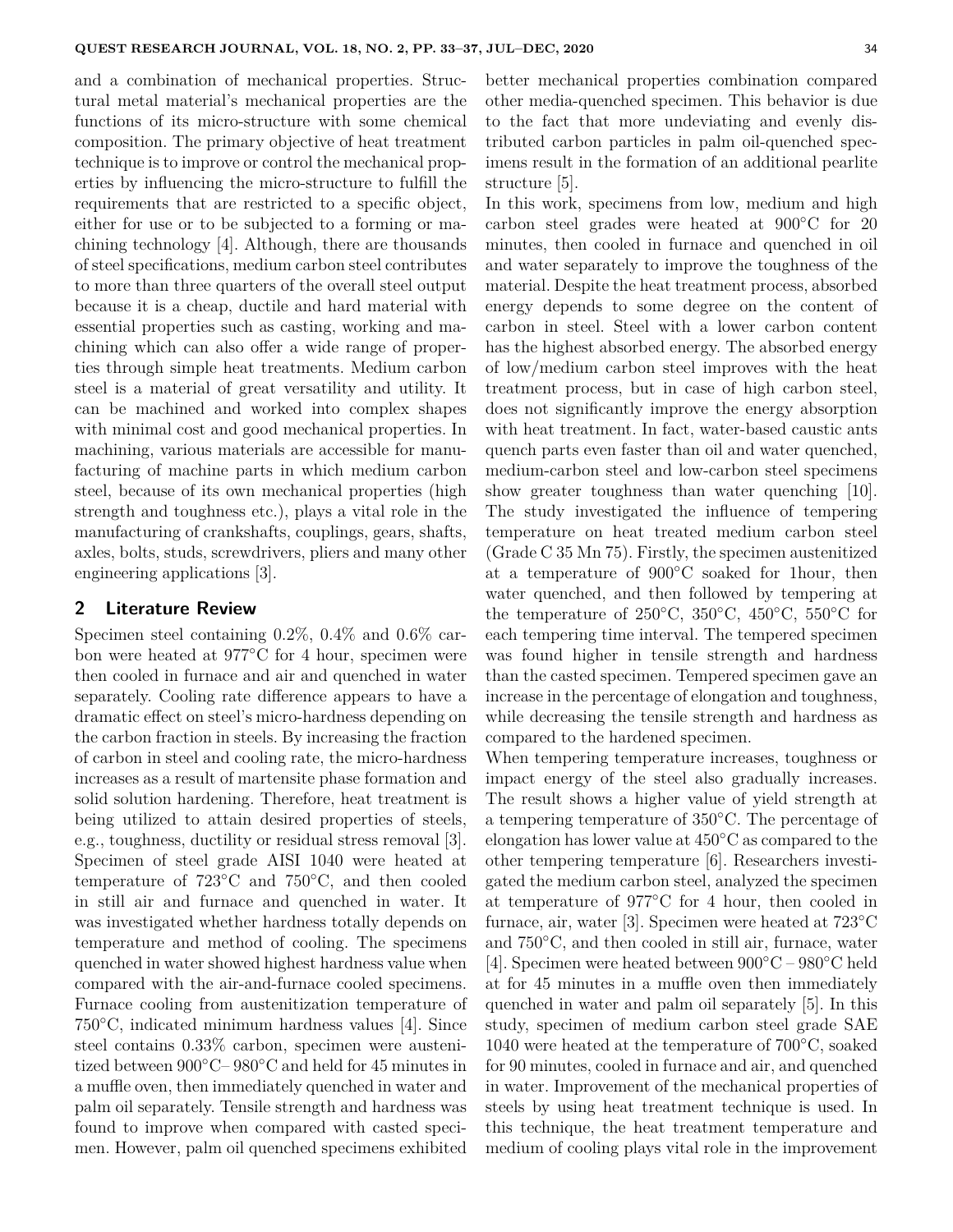| $\mathbf{F}$ e | $\ln$                                                                        |  |
|----------------|------------------------------------------------------------------------------|--|
|                | $\vert 0.37 - 0.44 \vert 98.6 - 99 \vert 0.60 - 0.90 \vert 0.040 \vert 0.05$ |  |

TABLE 1: Chemical composition of SAE 1040 by wt. %.







(b)

Fig. 1: Hardness of the specimen (a) before polishing and (b) after polishing

of mechanical properties of steel. It is necessary to use appropriate heat treatment temperature, soaking time and cooling conditions.

# **3 Experimental Setup**

The material SAE 1040 was purchased from local market in Karachi, Pakistan. The chemical composition in weight percentage of medium carbon steel Grade SAE 1040 material was used for investigation, as shown in Table 1.

## **3.1 Test Specimen Preparation**

Before to heat-treatment specimen were prepared according to ASTM standards. Tensile specimen were prepared according to ASTM E8/E8M standard [7]. Im-pact specimen were prepared according to ASTM E23-07a standard [9]. Hardness specimen were prepared according to ASTM E10-12 [8].

## **3.2 Heat Treatment**

Specimen were austenitized at 700◦C, then cooled at different cooling mediums. Specimen were heated in a



Fig. 2: Hardness of test specimen austenitized at 700℃, soaked for 90minutes then cooled in furnace, air and water

gas furnace. Furnace took 5 minutes to reach 700◦C and the total time specimen remained in the furnace was 90 minutes. The specimens were then cooled in air and furnace and also quenched in water.

## **3.3 Mechanical Properties**

Tensile test specimen were tested by computer based universal testing machine (UTM). Impact energy was tested with Izod impact tester. For hardness test, indention surface of specimen were polished using polishing machine, as shown in Figure 1. Hardness test was conducted with Brinell hardness testing machine with a scale  $HB/30 =$  Brinell hardness with a ball of 2.5 mm diameter, and with a test force of 187.5 N (19 kgf) applied for 15 second.

# **4 Experimental Results**

This section presents the test results obtained by the experimental work.

## **4.1 Hardness**

Hardness of untreated and heat-treated specimen results are illustrated in Figure 2 and Table 2. When material is heated at 700◦C, soaked for 90 minutes, then cooled in air and furnace, and quenched in water separately, it was observed that the furnace cooling lowers the hardness, while cooling in air and quenching in water increases the hardness as compared to the received specimen. Highest hardness was observed in water quenching.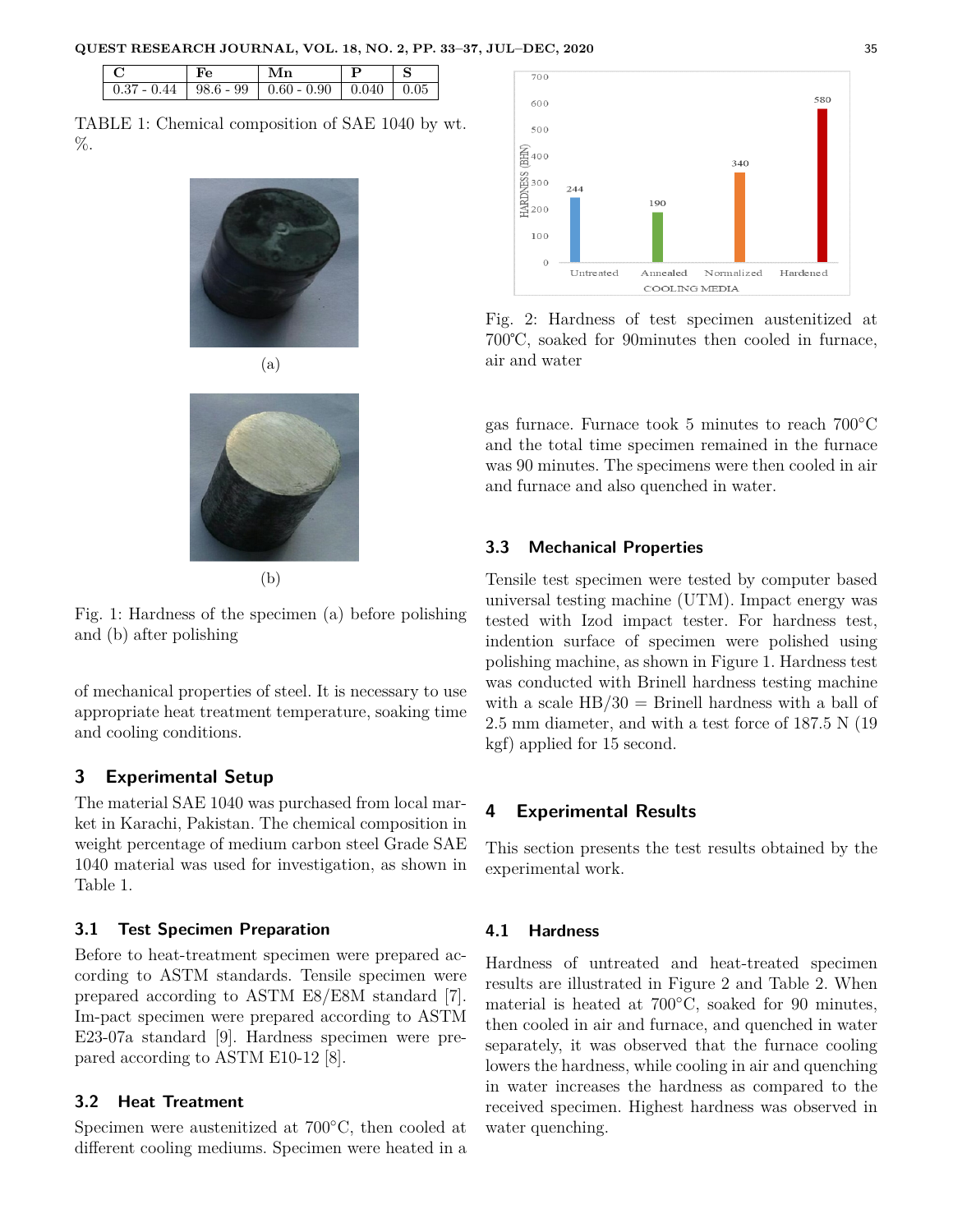

Fig. 3: Tensile strength of test specimen austenitized at 700℃, soaked for 90minutes then cooled in furnace, air and water

## **4.2 Tensile Strength**

Throughout tensile strength measurement, additional tensile properties such as yield strength, breaking strength, Young's Modulus and elongation were analyzed. When material is heated at 700◦C, soaked for 90 minutes, cooled in air and furnace, and quenched in water separately, furnace cooling lowers the tensile strength, yield strength, breaking strength, Young's Modulus, but increases elongation. Whereas, cooling in air and quenching in water increases the hardness as compared to thereceived specimen. Highest tensile strength was observed in water quenching and highest elongation was observed in furnace cooling. Tensile strength of untreated and heat-treated specimen results are illustrated in Figure 3 and Table 2.

#### **4.3 Impact Energy**

When material is heated at 700°, soaked for 90 minutes, cooled in air and furnace, and quenched in water separately, it was observed that air and furnace cooling increase the impact energy as compared to the untreated specimen. Whereas, water quenching at austenitization temperature lowers impact energy. Highest impact energy was obtained by furnace cooling. Impact energy of untreated and heat-treated specimen results are illustrated in Figure 4 and Table 2.

#### **5 Analysis & Discussion**

Quenching is a rapid cooling rate compared to air and furnace cooling. It changes the crystalline structure of the steel. It can be left with a stronger, more brittle micro-structure, such as martensite or bainite,



Fig. 4: Impact energy of test specimen austenitized at 700℃, soaked for 90minutes then cooled in furnace, air and water

depending on the carbon content and other alloying elements of the steel when it undergoes the quench hardening process. These micro-structures allow the steel to have increased strength and hardness. They do, however, leave the steel liable to cracking and with a great reduction in ductility. For this cause, following the quench hardening process, some steels are annealed or normalized [3]. Water quenching at austenitization temperature 700◦C, increases the hardness by 137.7%, tensile strength by 11.4%, yield strength by 79.28%, breaking strength by 26.86%, Young's Modulus by 2.78%, but lowers the elongation by 10.49% and impact energy by 27.84% as compared to the untreated specimen.

Air cooling at austenitization temperature is usually known as normalizing process. Continuous cooling means, as the name suggests, that the steel temperature falls in a continuous manner rather than abruptly plummeting, as observed in water quenching. Steel will have ferrite in the pre-austenite grain boundaries surrounded by pearlite [3]. Air cooling at austenitization temperature  $700^{\circ}$ C improves the hardness by  $39.34\%$ , tensile strength by 5.87%, yield strength by 35.95%, breaking strength by 0.57%, Young's Modulus by 2%, elongation by 17.75% and impact energy by 13.4% as compared to the untreated specimen.

Furnace cooling is often known as annealing process. Annealing produces the fully ferritic structure. Ferrite is a soft and ductile structure which in turn lessens the materials' hardness and ductility [3]. Furnace cooling at austenitization temperature of 700◦C lowers the hardness by 22.13%, tensile strength by 1.64%, yield strength by 0.51%, breaking strength by 4.08%, Young's Modulus by 0.43%, but increases the elongation by 67.94% and impact energy by 84.12%.